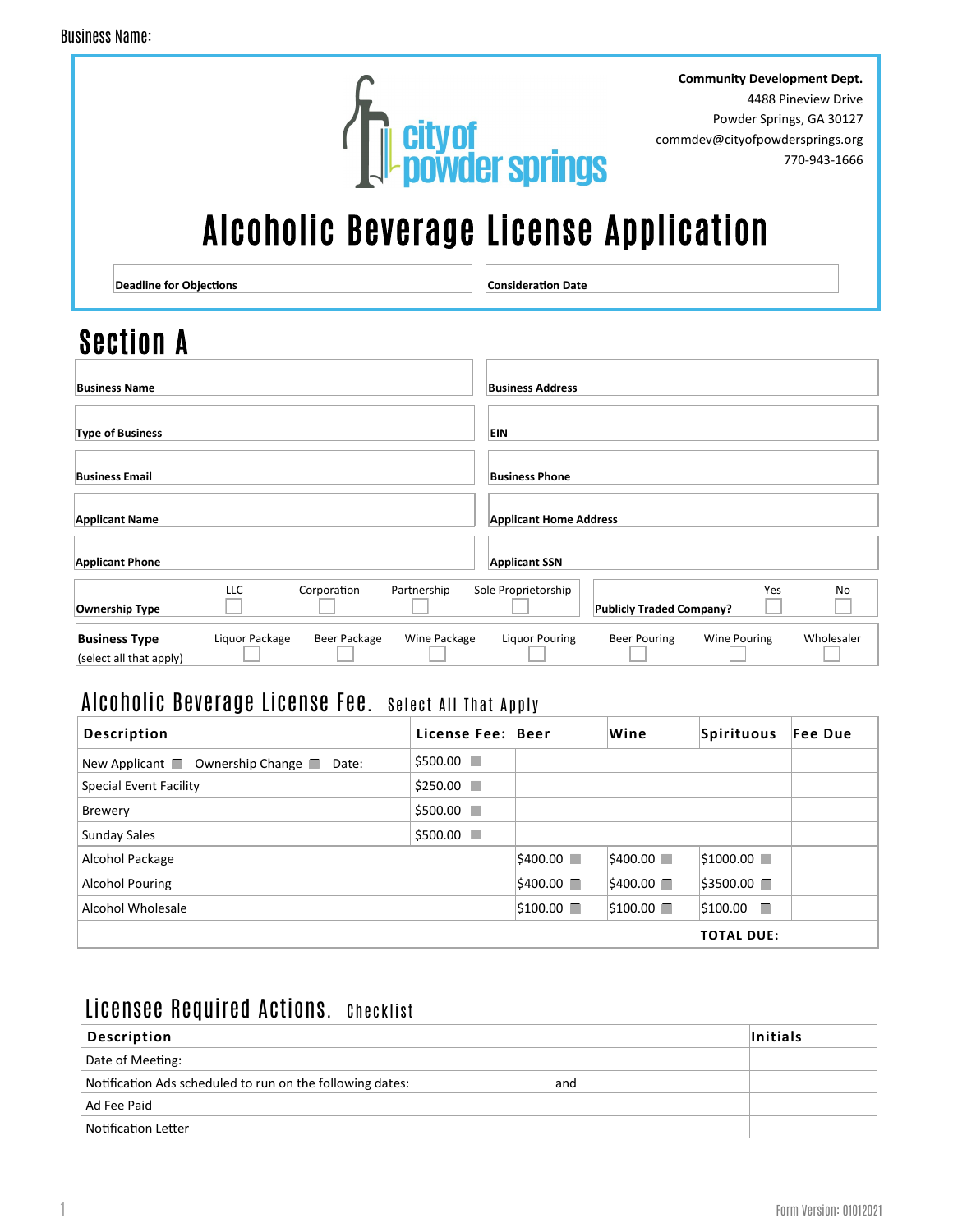**Failure to make full disclosure in response to these questions will result in the denial of this application or the revocation of the license if information which should have been given, but was not, for any reason, is forthcoming subsequent to the granting of the license. Attach additional pages where form fields are not sufficient.**

1. List full name, date of birth, social security number, address, and percentage of ownership for each individual or board member or corporate officer, including all owners, all partners including "limited" and "silent" partners, and any other person or entity having any vested interest in this application. (Attach any document indicating ownership, direct, indirect, or by default.)

| Name | Position Address | <b>DOB</b> | SSN | % |
|------|------------------|------------|-----|---|
|      |                  |            |     |   |
|      |                  |            |     |   |
|      |                  |            |     |   |
|      |                  |            |     |   |
|      |                  |            |     |   |
|      |                  |            |     |   |

2. Does the licensee, partner, or any owner have any other vested interest in any other Alcohol Beverage License in the Georgia?

|                | Dues the litensee, partier, or any owner |  |
|----------------|------------------------------------------|--|
| N <sub>0</sub> | V <sub>0</sub>                           |  |

No Ves Yes If yes, give complete names and address:

3. List all other businesses engaged in the sale of distilled spirits that you the licensee or any other owner listed in question 1 have any interest in or is associated with in any way whatsoever.

| Name | <b>Business Name</b> | <b>Business Address</b> | % |
|------|----------------------|-------------------------|---|
|      |                      |                         |   |
|      |                      |                         |   |
|      |                      |                         |   |
|      |                      |                         |   |
|      |                      |                         |   |
|      |                      |                         |   |

4. List full name and other required information for spouse, parents, step-parents, parents-in-law, brothers, sisters, step-brothers, stepsisters, brothers-in-law, sisters-in-law, children, and step children, if such relatives are related to the licensee or any owner and have, or have had in the past any license or any financial or ownership interest whatsoever in any business dealing in alcoholic beverages.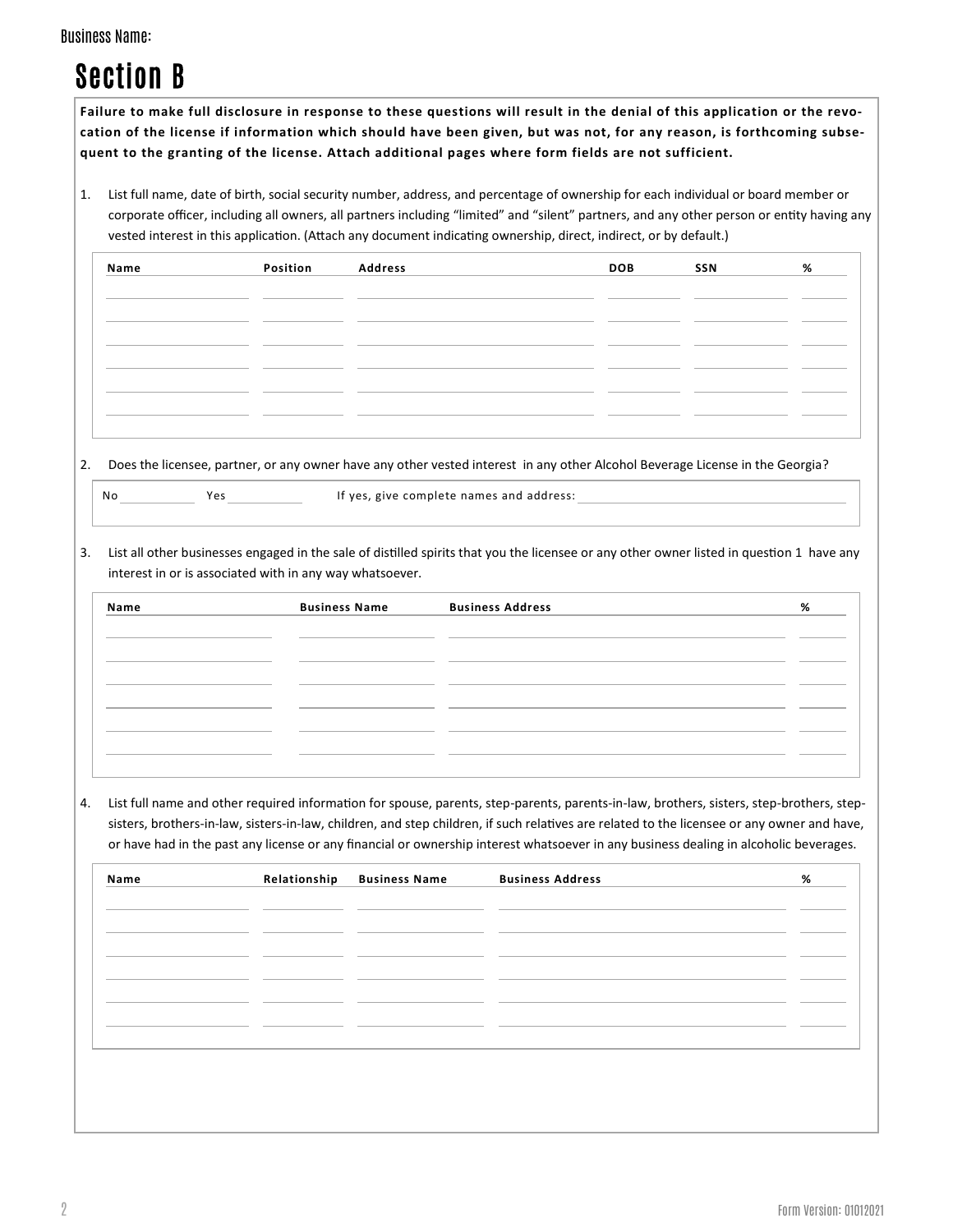| <b>Section B</b> |  |  |  |
|------------------|--|--|--|
|------------------|--|--|--|

|    |                                                                                                                                        | Failure to make full disclosure in response to these questions will result in the denial of this application or the revo-<br>cation of the license if information which should have been given, but was not, for any reason, is forthcoming subse-<br>quent to the granting of the license. Attach additional pages where form fields are not sufficient. |        |                               |                                          |  |  |
|----|----------------------------------------------------------------------------------------------------------------------------------------|-----------------------------------------------------------------------------------------------------------------------------------------------------------------------------------------------------------------------------------------------------------------------------------------------------------------------------------------------------------|--------|-------------------------------|------------------------------------------|--|--|
| 5. |                                                                                                                                        | List the full name and address of every owner of the property or building where this business is to be conducted.                                                                                                                                                                                                                                         |        |                               |                                          |  |  |
|    | <b>Name Property Owner</b>                                                                                                             | <b>Address</b>                                                                                                                                                                                                                                                                                                                                            |        |                               | Relationship to Applicant / Other Owners |  |  |
| 6. |                                                                                                                                        | List the full name and address of every lessor and sub-lessor of the property where the business is to be conducted.                                                                                                                                                                                                                                      |        |                               |                                          |  |  |
|    | Name lessor / sub-lessor                                                                                                               | <b>Address</b>                                                                                                                                                                                                                                                                                                                                            |        |                               | Relationship to Applicant / Other Owners |  |  |
| 7. | No Yes                                                                                                                                 | Has any individual, firm, partnership, or corporation been issued a license to sell alcoholic beverages at this location?<br>If yes, give the name of the business, date closed, and reason for closing:                                                                                                                                                  |        |                               |                                          |  |  |
| 8. |                                                                                                                                        | State the total amount of capital funds that is or will be invested in the business.                                                                                                                                                                                                                                                                      |        |                               |                                          |  |  |
| 9. |                                                                                                                                        | State the total amount of personal funds invested including the total amount of funds borrowed by the licensee / owner.                                                                                                                                                                                                                                   |        |                               |                                          |  |  |
|    |                                                                                                                                        | 10. State the total amount of personal funds invested including the total amount of funds borrowed by other owners.                                                                                                                                                                                                                                       |        |                               |                                          |  |  |
|    | 11. If any capital is borrowed, state the name of the each lender, amount of capital borrowed, date of the loan(s), and interest rate. |                                                                                                                                                                                                                                                                                                                                                           |        |                               |                                          |  |  |
|    | Name of Lender                                                                                                                         | <b>Address</b>                                                                                                                                                                                                                                                                                                                                            | Amount | Date                          | <b>Interest Rate</b>                     |  |  |
|    | Name of Manager                                                                                                                        | 12. Name the person(s) that will be manager of the business, state how they will be compensated, and % ownership interest if any.<br>Address                                                                                                                                                                                                              |        | <b>Manner of Compensation</b> | % Owner if any                           |  |  |
|    |                                                                                                                                        |                                                                                                                                                                                                                                                                                                                                                           |        |                               |                                          |  |  |
|    |                                                                                                                                        |                                                                                                                                                                                                                                                                                                                                                           |        |                               |                                          |  |  |
|    |                                                                                                                                        | 13. Provide the following information for the person or firm responsible for preparing and maintaining the financial and tax records.                                                                                                                                                                                                                     |        |                               |                                          |  |  |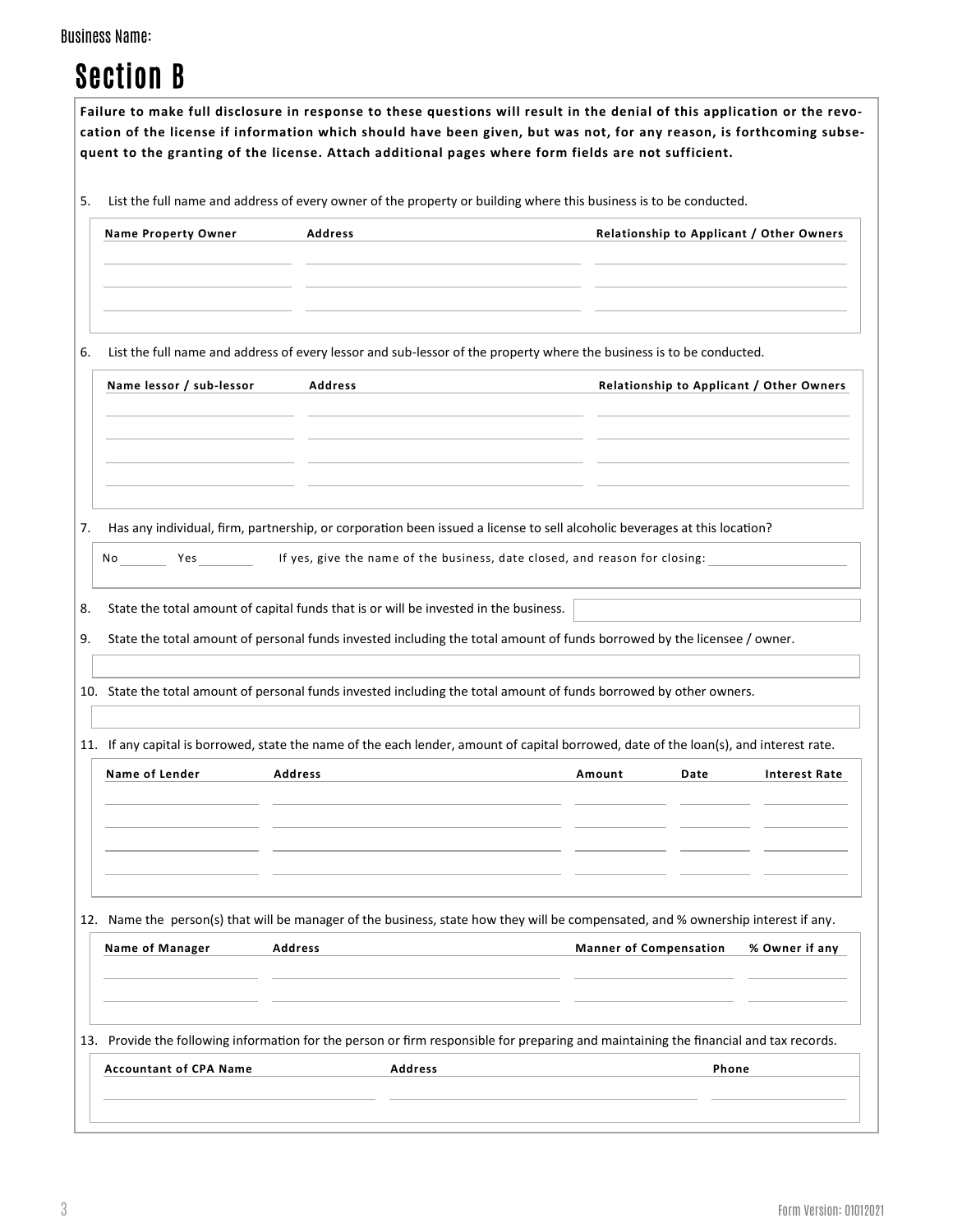| <b>Business Name:</b> |  |
|-----------------------|--|
|-----------------------|--|

| Failure to make full disclosure in response to these questions will result in the denial of this application or the revo-<br>cation of the license if information which should have been given, but was not, for any reason, is forthcoming subse-<br>quent to the granting of the license. Attach additional pages where form fields are not sufficient.                                  |                           |      |                                                                                                                                                                                                                                                                                                                                                                                                                          |
|--------------------------------------------------------------------------------------------------------------------------------------------------------------------------------------------------------------------------------------------------------------------------------------------------------------------------------------------------------------------------------------------|---------------------------|------|--------------------------------------------------------------------------------------------------------------------------------------------------------------------------------------------------------------------------------------------------------------------------------------------------------------------------------------------------------------------------------------------------------------------------|
| 14. Have you (the applicant/licensee/owner), your spouse, or any person having any interest in this business or their spouse ever had any<br>or other governmental authority?                                                                                                                                                                                                              |                           |      | interest in any business, ever been a licensee, or ever been an officer in any business that was cited, had an employee of any business<br>cited, detained, arrested, indicated, or convicted for any offense by any federal, state, county, or city government or has any business<br>been warned or had any license placed on probation, denied, suspended, or revoked by any federal, state, county, city government, |
| No: Yes: Yes: If yes, give full details:                                                                                                                                                                                                                                                                                                                                                   |                           |      |                                                                                                                                                                                                                                                                                                                                                                                                                          |
| 15. Have you, (the applicant/licensee/owner), or any person having any interest in this business, ever been detained, arrested, indicted,<br>or convicted of any offense, by any federal, state, county, city government, or other governmental authority?                                                                                                                                 |                           |      |                                                                                                                                                                                                                                                                                                                                                                                                                          |
| No: Yes: Yes: If yes, give full details:                                                                                                                                                                                                                                                                                                                                                   |                           |      |                                                                                                                                                                                                                                                                                                                                                                                                                          |
| 16. Is the property / building / suite for the business location leased?                                                                                                                                                                                                                                                                                                                   |                           |      |                                                                                                                                                                                                                                                                                                                                                                                                                          |
| No: Yes: If yes, what is the amount, frequency and form of payment?                                                                                                                                                                                                                                                                                                                        |                           |      |                                                                                                                                                                                                                                                                                                                                                                                                                          |
| 17. How is the proposed property location zoned? _____ If this is an application for an original license attach hereto proof of adequate<br>ance with the Zoning Ordinance and regulations of the city.                                                                                                                                                                                    |                           |      | parking facilities of one (1) parking space for each two hundred (200) square feet of total floor space within the building in conform-                                                                                                                                                                                                                                                                                  |
| 18. Please attach a survey showing distances to all buildings within a 600" radius of the business location.                                                                                                                                                                                                                                                                               |                           |      |                                                                                                                                                                                                                                                                                                                                                                                                                          |
| 19. Submit plans and renderings of premises.                                                                                                                                                                                                                                                                                                                                               |                           |      |                                                                                                                                                                                                                                                                                                                                                                                                                          |
| 20. Submit a copy of warranty deed or lease agreement.                                                                                                                                                                                                                                                                                                                                     |                           |      |                                                                                                                                                                                                                                                                                                                                                                                                                          |
| I declare the foregoing statements in Sections A and B are true and correct. I understand that any falsehoods are<br>grounds for automatic dismissal of this application. I further certify that that I will notify the City of Powder Springs<br>Community Development Department of any changes affecting my status and/or position with the business associat-<br>ed with this license. |                           |      |                                                                                                                                                                                                                                                                                                                                                                                                                          |
|                                                                                                                                                                                                                                                                                                                                                                                            |                           |      |                                                                                                                                                                                                                                                                                                                                                                                                                          |
| Signature of Applicant                                                                                                                                                                                                                                                                                                                                                                     | Printed Name of Applicant | Date |                                                                                                                                                                                                                                                                                                                                                                                                                          |
| Subscribed and sworn before me this _______ day of _______ <sup>month</sup> . 20 ___.                                                                                                                                                                                                                                                                                                      |                           |      | NOTARY STAMP                                                                                                                                                                                                                                                                                                                                                                                                             |
|                                                                                                                                                                                                                                                                                                                                                                                            |                           |      |                                                                                                                                                                                                                                                                                                                                                                                                                          |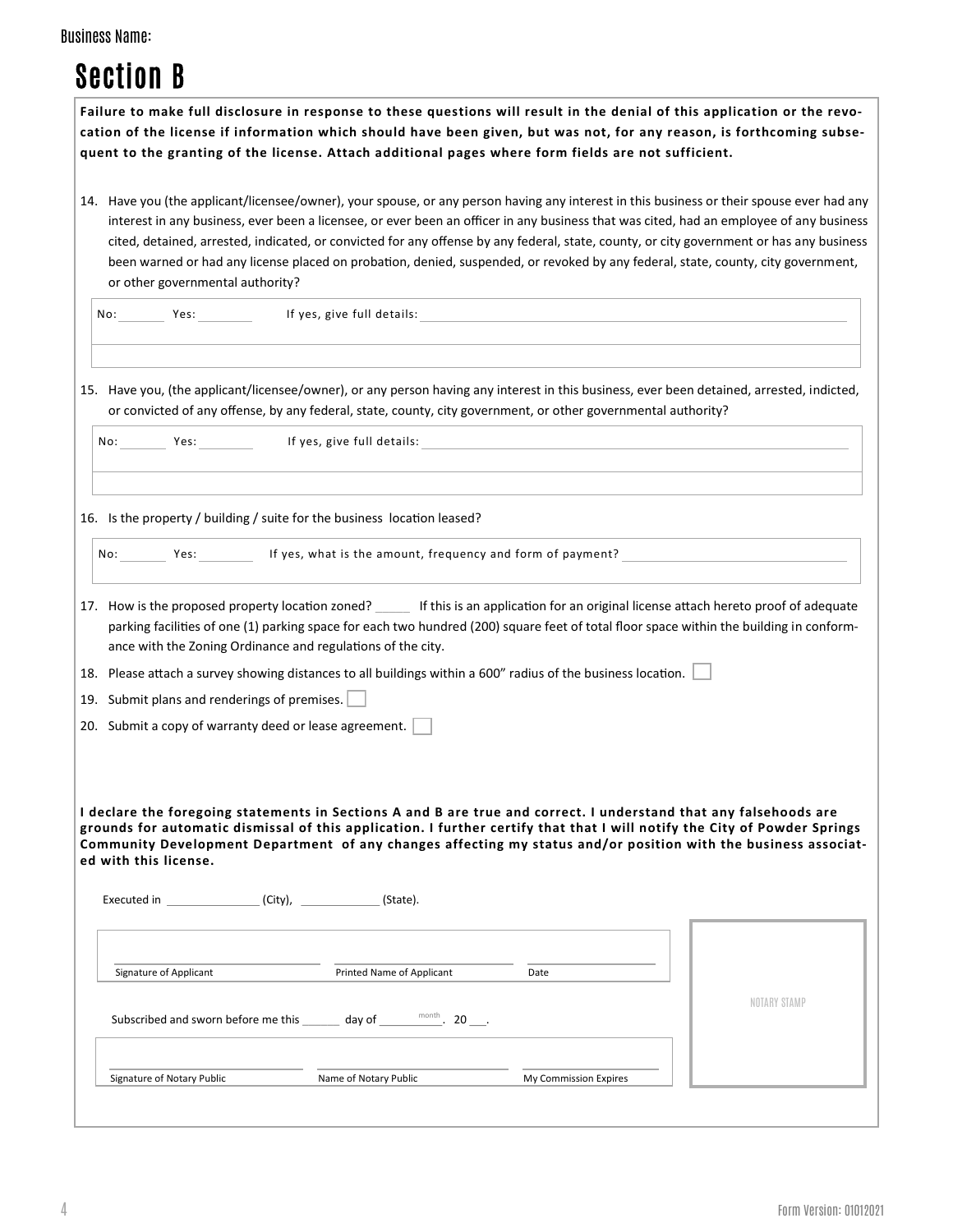# Section C

#### **Consent to Search Criminal Records.**

The undersigned does hereby consent and authorize the City of Powder Springs Police Department, or any other Federal, state or Local agency, to conduct an investigation on the criminal history record of criminal history pertaining to the undersigned; which may be found in the files of an Federal, State or Local Criminal Justice Agency as maintained by the Georgia Bureau of Investigation's Georgia Crime Information Center or similar agency.

| <b>Business Name</b>              | <b>Business Address</b>          |
|-----------------------------------|----------------------------------|
| Applicant's Name                  | Applicant's Address              |
| Applicant's DOB                   | Applicant's SSN                  |
| Applicant's Race                  | Applicant's Gender               |
| <b>Driver's License Number</b>    | <b>Drivers License State</b>     |
| Are you a U.S. Citizen?           | <b>Alien Registration Number</b> |
| <b>Country of Birth</b>           | <b>State of Birth</b>            |
| Applicant's Title or Job Position | <b>Phone Number</b>              |

**List all arrests including pending offense and any offense for which you have been convicted, pleaded guilty, pleaded nolo co ntendere, or been on probation, parole, or fined. Additionally, specify any citations involving drugs or alcohol related offenses.**

| <b>Offense Type</b> | City and State | Date | Disposition |
|---------------------|----------------|------|-------------|
|                     |                |      |             |
|                     |                |      |             |
|                     |                |      |             |
|                     |                |      |             |

In making the above representation under oath, I understand that any person who knowingly and willfully makes a false, fictitious, or fraudulent statement or representation in an affidavit shall be guilty of a violation of Code Section 16-10-20 of the Official Code of Georgia.

I have read and understand that any falsehood or half-truths submitted in this application for an alcohol beverage license is a felony and will render me ineligible to serve alcohol beverages in the city. I also understand that any falsehood or half-truths discovered by investigators during the term one (1) year from the date of this application is grounds for revocation of license, and subsequent prosecution of licensee.

I agree to submit any documentation to the City of Powder Springs Police Department needed to complete the background investigation of this application, i.e. birth certificate, social security card, naturalization card, court records, etc.

|                                     | (State).                                                    |                       |              |
|-------------------------------------|-------------------------------------------------------------|-----------------------|--------------|
|                                     |                                                             |                       |              |
|                                     |                                                             |                       |              |
| Signature of Applicant              | <b>Printed Name</b>                                         | Date                  | NOTARY STAMP |
| Subscribed and sworn before me this | $\overline{\phantom{a}}^{\text{month}}$ . 20 ___.<br>day of |                       |              |
|                                     |                                                             |                       |              |
| Signature of Notary Public          | Name of Notary Public                                       | My Commission Expires |              |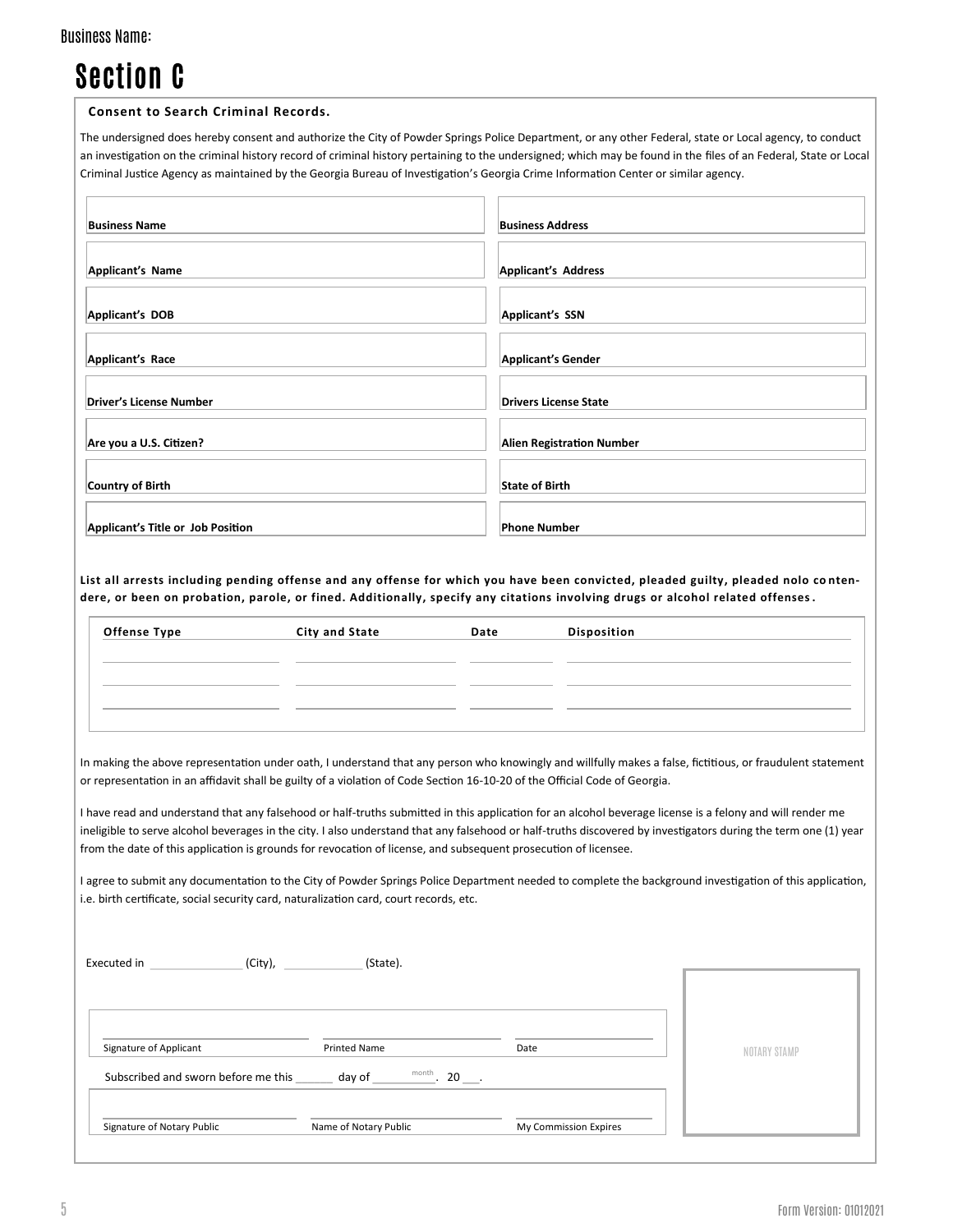## Section D Alcoholic Beverage Sunday Sales Permit

COMPLETE IF APPLICABLE. Pursuant to The City of Powder Springs Code of Ordinances Chapter 3 Section 63; Licensees in pouring distilled spirits and licensees in pouring wine and malt beverages may sell and serve on Sundays from 11:00 a.m. until 10:00 p.m. Licensees of package distilled spirits and wine and malt beverages establishments may sell on Sundays from 12:30 p.m. until 10:00 p.m.

#### **Licensee must apply for and receive a Sunday Sales Permit.**

#### **The licensee must also hold an Alcoholic Beverage Pouring License from The City.**

| <b>Business Name</b>    | <b>Business Address</b>  |
|-------------------------|--------------------------|
| <b>Type of Business</b> | EIN                      |
| <b>Business Email</b>   | <b>Business Phone</b>    |
| Applicant's Name        | <b>Applicant's Phone</b> |

Is there any additional information which The City might find reasonable necessary to make a fair determination as to whether a Sunday Sales Permit should be issued?

**I hereby affirm that I understand and will comply with the provisions set forth in The City of Powder Springs Code of Ordinances Article 3-63. I understand that any falsehoods are grounds for automatic dismissal of this application. I further certify that that I will notify the City of Powder Springs Community Development Department of any changes affecting my status and/or position with the business associated with this license.**

**Signature of Applicant Applicant Printed Name Date**

## For Official Use

**Approved By Date**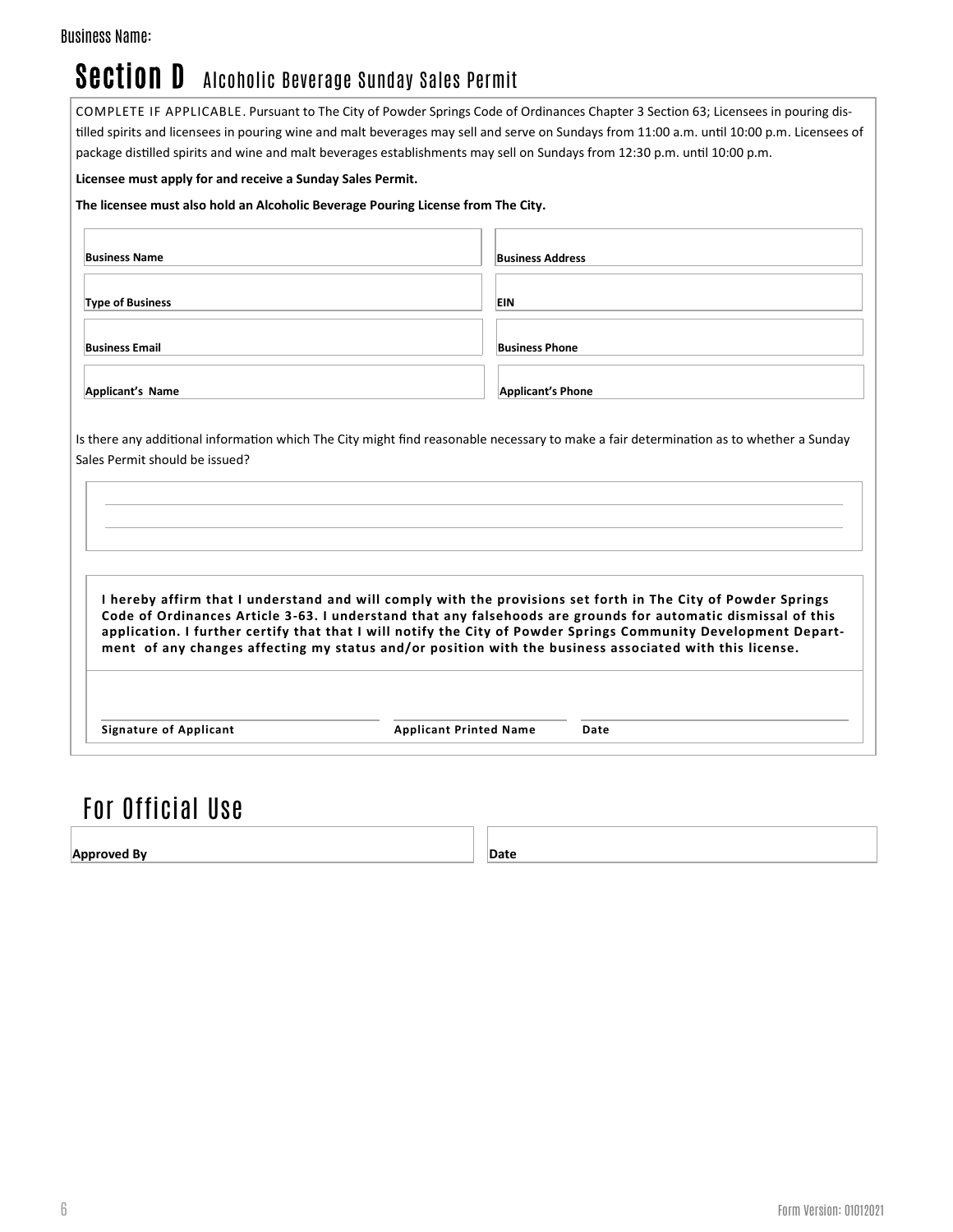# Section E Alcoholic Beverage Pouring License

| <b>Business Name</b>                                       |                                                                                           | <b>Business Address</b><br><b>Applicant's Title</b> |                                                                                                                                                                                                                                                                                                               |
|------------------------------------------------------------|-------------------------------------------------------------------------------------------|-----------------------------------------------------|---------------------------------------------------------------------------------------------------------------------------------------------------------------------------------------------------------------------------------------------------------------------------------------------------------------|
| <b>Applicant's Name</b>                                    |                                                                                           |                                                     |                                                                                                                                                                                                                                                                                                               |
|                                                            | calendar year basis, or such period during which the establishment has been open.         |                                                     | Food Sales and Alcohol Beverage Sales. Financial reports must be attached to support the reported sales totals or CPA certification must be<br>completed attesting to the reported sales totals. This information must be provided from the financial records of the above establishment on a                 |
|                                                            | IF EXISTING BUSINESS, MUST BE 12 MONTH PERIOD. IF NEW BUSINESS, MUST BE 12 MONTH ESTIMATE |                                                     |                                                                                                                                                                                                                                                                                                               |
|                                                            |                                                                                           | <b>Dollar Amount</b>                                | % of Total Sales                                                                                                                                                                                                                                                                                              |
| Gross Receipts from Food Sales this period:                |                                                                                           |                                                     | %                                                                                                                                                                                                                                                                                                             |
| Gross Receipts from Alcoholic Beverage Sales this period:  |                                                                                           | \$                                                  | %                                                                                                                                                                                                                                                                                                             |
| Total Food Sales and Alcoholic Beverage Sales this period: |                                                                                           | $\overline{\boldsymbol{\varsigma}}$                 | %                                                                                                                                                                                                                                                                                                             |
|                                                            |                                                                                           |                                                     | I certify that I have a working knowledge of the books and records of the establishment whose name appears above, and that to the best of my knowledge                                                                                                                                                        |
|                                                            | the figures presented above represent accurate sales totals for the period specified.     |                                                     |                                                                                                                                                                                                                                                                                                               |
| Executed in (City), (State).                               |                                                                                           |                                                     |                                                                                                                                                                                                                                                                                                               |
|                                                            |                                                                                           |                                                     |                                                                                                                                                                                                                                                                                                               |
|                                                            |                                                                                           |                                                     |                                                                                                                                                                                                                                                                                                               |
| Signature of CPA                                           | Printed Name of CPA                                                                       | CPA Firm                                            |                                                                                                                                                                                                                                                                                                               |
|                                                            | Subscribed and sworn before me this _______ day of _______ <sup>month</sup> . 20 ___.     |                                                     | NOTARY STAMP                                                                                                                                                                                                                                                                                                  |
| Signature of Notary Public                                 | Name of Notary Public                                                                     | My Commission Expires                               |                                                                                                                                                                                                                                                                                                               |
|                                                            |                                                                                           |                                                     |                                                                                                                                                                                                                                                                                                               |
|                                                            |                                                                                           |                                                     | I hereby affirm that I understand that the privilege of selling alcoholic beverages on Sundays from 11:00 am until 10:00 pm requires a valid alcohol-<br>ic beverage pouring license, valid Sunday Sales Permit, and that at least 30% of the licensed establishment's annual gross food and alcoholic bever- |
|                                                            | age sales must be derived from the sale of prepared meals and food.                       |                                                     |                                                                                                                                                                                                                                                                                                               |
|                                                            |                                                                                           |                                                     | I hereby affirm that I understand that records of food sales and alcoholic beverage sales must be prepared and maintained. Failure to prepare and                                                                                                                                                             |
| at its discretion.                                         |                                                                                           |                                                     | maintain records of food sales and alcoholic beverage sales is cause for denial or revocation of an alcoholic beverage pouring license, including a<br>Sunday Sales pouring license. I further affirm that I understand that the Cobb County Business License Division may audit our records to verify same   |
|                                                            |                                                                                           |                                                     |                                                                                                                                                                                                                                                                                                               |
|                                                            |                                                                                           |                                                     |                                                                                                                                                                                                                                                                                                               |
| Signature of Applicant                                     | Printed Name                                                                              | Date                                                |                                                                                                                                                                                                                                                                                                               |
|                                                            | Subscribed and sworn before me this _______ day of _______ <sup>month</sup> . 20 ___.     |                                                     | NOTARY STAMP                                                                                                                                                                                                                                                                                                  |
|                                                            |                                                                                           |                                                     |                                                                                                                                                                                                                                                                                                               |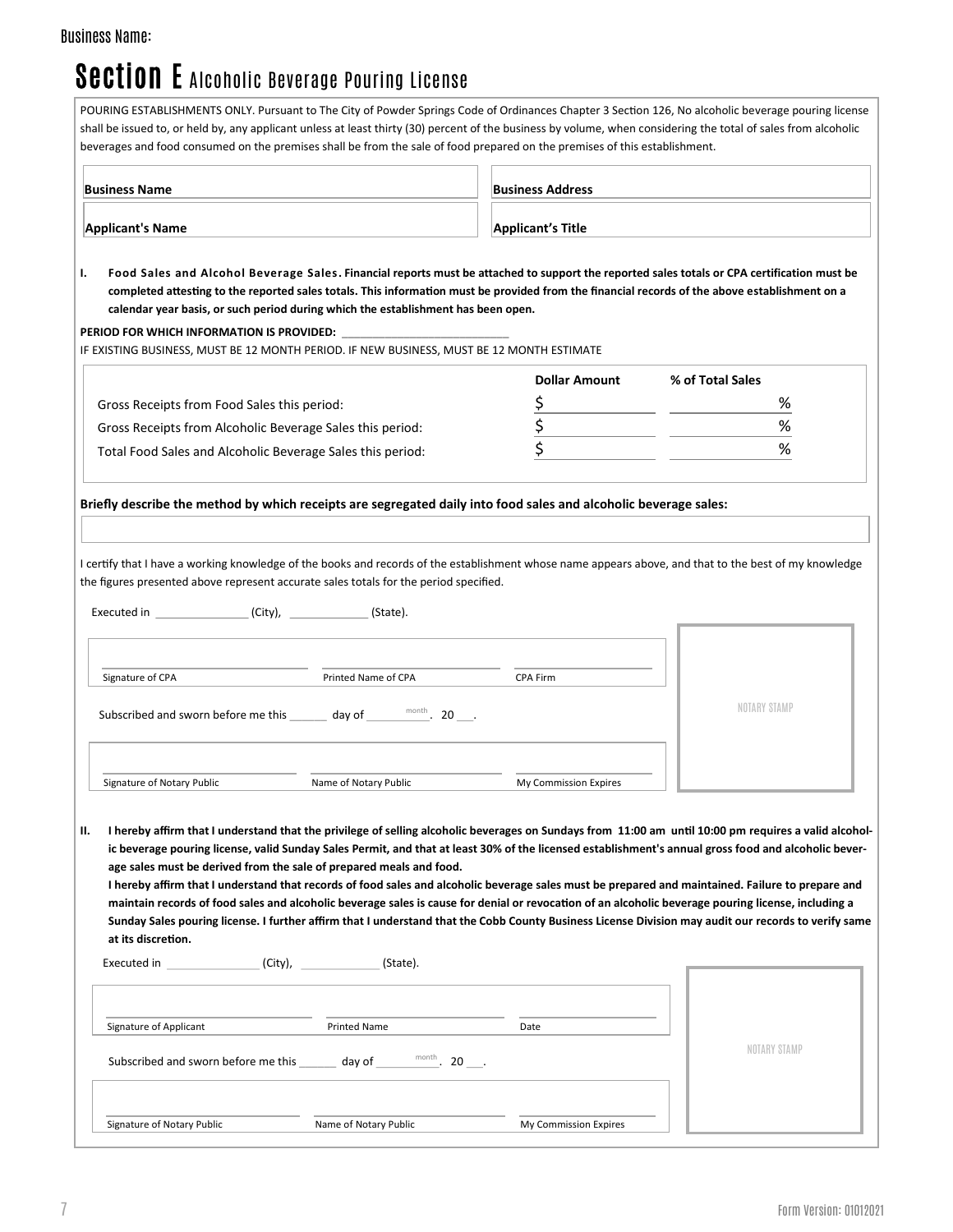## Section F

| <b>Business Name</b>  | <b>Business Address</b> |
|-----------------------|-------------------------|
| <b>Phone Number</b>   | Email                   |
| <b>Applicant Name</b> | <b>Applicant Title</b>  |

#### **Private Employer Affidavit Pursuant to O.C.G.A 36-60-6(d).**

Effective July 1, 2013, any private company with more than 10 full-time employees, along with every public employer, regardless of its size, must register with the federal E-Verify program to check the legal status of new hires.

By executing this affidavit, the undersigned private employer verifies it's compliance with O.C.G.A. § 36-60-6, **stating affirmatively that the individual, firm or corporation has regis**tered with and utilizes the federal work authorization program commonly known as E-Verify, or any subsequent replacement program, in accordance with the applicable provisions and deadlines established in O.C.G.A. § 13-10-90. Furthermore, the undersigned private employer hereby attests that its federal work authorization user identification number and date of authorization are as follows:

| Federal Work Authorization User Identification Number |
|-------------------------------------------------------|
|-------------------------------------------------------|

Date of Authorization Name of Employer

#### **If your business employs less than ten (10) employees, please check this box and sign below.**

By checking this box and signing this form below you are stating affirmatively that your business employs less than ten (10) employees and that your business is not required to register with and/or utilize the federal work authorization program commonly known as E-Verify.

I hereby declare under penalty of perjury that the foregoing is true and correct.

| (City),<br>Executed in              | (State).                                                                                                                                                                                                                                                                                                                                                                                                                                                                 |                       |              |
|-------------------------------------|--------------------------------------------------------------------------------------------------------------------------------------------------------------------------------------------------------------------------------------------------------------------------------------------------------------------------------------------------------------------------------------------------------------------------------------------------------------------------|-----------------------|--------------|
| Signature of Applicant              | <b>Printed Name</b>                                                                                                                                                                                                                                                                                                                                                                                                                                                      | Date                  | NOTARY STAMP |
| Subscribed and sworn before me this | day of $\overline{\phantom{0}}$ $\overline{\phantom{0}}$ $\overline{\phantom{0}}$ $\overline{\phantom{0}}$ $\overline{\phantom{0}}$ $\overline{\phantom{0}}$ $\overline{\phantom{0}}$ $\overline{\phantom{0}}$ $\overline{\phantom{0}}$ $\overline{\phantom{0}}$ $\overline{\phantom{0}}$ $\overline{\phantom{0}}$ $\overline{\phantom{0}}$ $\overline{\phantom{0}}$ $\overline{\phantom{0}}$ $\overline{\phantom{0}}$ $\overline{\phantom{0}}$ $\overline{\phantom{0}}$ |                       |              |
| Signature of Notary Public          | Name of Notary Public                                                                                                                                                                                                                                                                                                                                                                                                                                                    | My Commission Expires |              |

| Affidavit Verifying Status of Applicant Pursuant to O.C.G.A 50-36-1.<br>Effective July 1, 2007, every agency providing public benefits through any local program is responsible for determining the immigration status of citizen applicants.                                                 |                       |  |  |  |
|-----------------------------------------------------------------------------------------------------------------------------------------------------------------------------------------------------------------------------------------------------------------------------------------------|-----------------------|--|--|--|
| By executing this affidavit under oath, as an applicant for a City of Powder Springs Business License benefit as referenced in O.C.G.A. Section 50-36-1, I am stating the<br>following with respect to my application for a license or permit or benefit:                                     |                       |  |  |  |
| I am a United States citizen 18 years of age or older; OR<br>I am a legal permanent resident of the United States 18 years of age or older; or I am an otherwise qualified alien or non-immigrant under the                                                                                   |                       |  |  |  |
| Federal Immigration and Nationality Act 18 years of age or older and lawfully present in the United States. AND                                                                                                                                                                               |                       |  |  |  |
| I provided at least one secure and verifiable document, required by O.C.G.A 50-36-1(e)(1) with this affidavit. O.C.G.A. Section 50-36-1(e)(2)<br>requires that aliens and legal permanent residents provide their alien registration number. My alien number issued by the U.S. Department of |                       |  |  |  |
| In making the above representation under oath, I understand that any person who knowingly and willfully makes a false<br>representation in an affidavit shall be guilty of a violation of Code Section 16-10-20 of the Official Code of Georgia.                                              |                       |  |  |  |
|                                                                                                                                                                                                                                                                                               |                       |  |  |  |
| Signature of Applicant<br><b>Printed Name</b><br>Subscribed and sworn before me this _______ day of _______ <sup>month</sup> . 20 ___.                                                                                                                                                        | Date                  |  |  |  |
| Signature of Notary Public<br>Name of Notary Public                                                                                                                                                                                                                                           | My Commission Expires |  |  |  |
|                                                                                                                                                                                                                                                                                               |                       |  |  |  |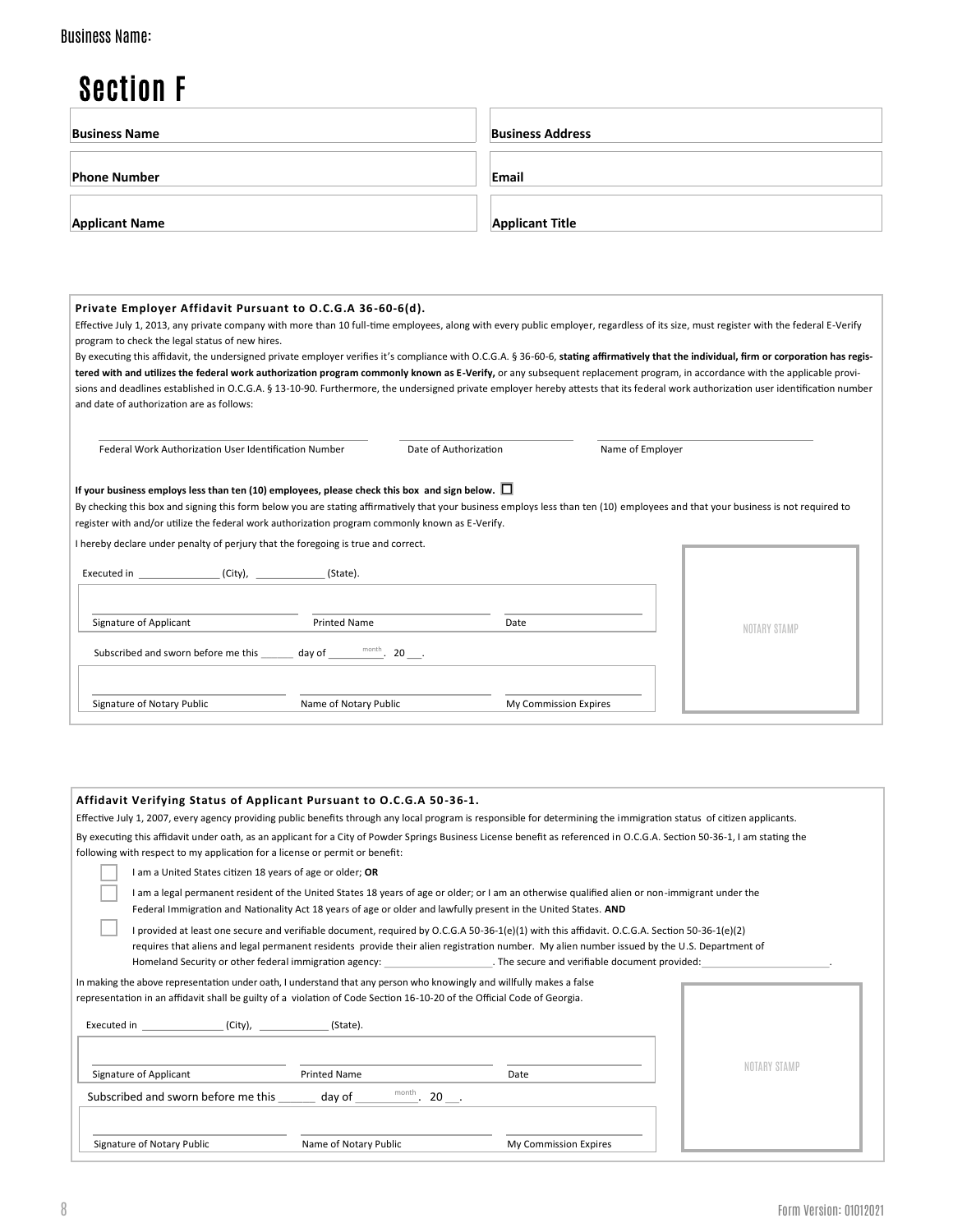| <b>Business Name:</b> |  |
|-----------------------|--|
|-----------------------|--|

# Section G

| Employee Photo Permit Affidavit Pursuant to Section 3-53 of the City of Powder Springs Code of Ordinances                                                                                                                                                                                                                                                                                                                                                                                                                                                                                                                                                                                                                                                                                                                                                                                                                                                                                                                                                                          |              |
|------------------------------------------------------------------------------------------------------------------------------------------------------------------------------------------------------------------------------------------------------------------------------------------------------------------------------------------------------------------------------------------------------------------------------------------------------------------------------------------------------------------------------------------------------------------------------------------------------------------------------------------------------------------------------------------------------------------------------------------------------------------------------------------------------------------------------------------------------------------------------------------------------------------------------------------------------------------------------------------------------------------------------------------------------------------------------------|--------------|
| licensee for, discussed at a set of the set of the set of the set of the set of the set of the set of the set o                                                                                                                                                                                                                                                                                                                                                                                                                                                                                                                                                                                                                                                                                                                                                                                                                                                                                                                                                                    |              |
| , applying for a City of Powder Springs alcohol license do hereby affirm that all employees involved in either the dispensing, serving or<br>Georgia<br>sale of alcoholic beverages, all managers and employees serving in a managerial capacity, and any employee who provides security shall be required to have a<br>photo permit whether or not they sell alcohol to customers. Employees must report to the City of Powder Springs Police Department for the purpose of<br>applying for photo permit as required by Section 3-53 of the City of Powder Springs Code of Ordinances within fourteen (14) calendar days from their first day<br>of employment in my establishment. No person may remain employed by any establishment holding an alcoholic beverage license unless the provisions of<br>Section 3-53 have been complied with. A photo permit shall be valid for a period of two (2) years from the date of issue. At expiration, a new photo permit<br>must be applied for.<br>I hereby declare under penalty of perjury that the foregoing is true and correct. |              |
|                                                                                                                                                                                                                                                                                                                                                                                                                                                                                                                                                                                                                                                                                                                                                                                                                                                                                                                                                                                                                                                                                    |              |
| Signature of Applicant<br><b>Printed Name</b><br>Date<br>Subscribed and sworn before me this ________ day of _______ <sup>month</sup> . 20 ___.                                                                                                                                                                                                                                                                                                                                                                                                                                                                                                                                                                                                                                                                                                                                                                                                                                                                                                                                    | NOTARY STAMP |
| Signature of Notary Public<br>Name of Notary Public<br>My Commission Expires                                                                                                                                                                                                                                                                                                                                                                                                                                                                                                                                                                                                                                                                                                                                                                                                                                                                                                                                                                                                       |              |

List all employees involved in either the dispensing, serving or sale of alcoholic beverages, all managers and employees serving in a managerial capacity, and all employees who provides security.

| Name | Position | Name | Position |
|------|----------|------|----------|
|      |          |      |          |
|      |          |      |          |
|      |          |      |          |
|      |          |      |          |
|      |          |      |          |
|      |          |      |          |
|      |          |      |          |
|      |          |      |          |
|      |          |      |          |
|      |          |      |          |
|      |          |      |          |
|      |          |      |          |
|      |          |      |          |
|      |          |      |          |
|      |          |      |          |
|      |          |      |          |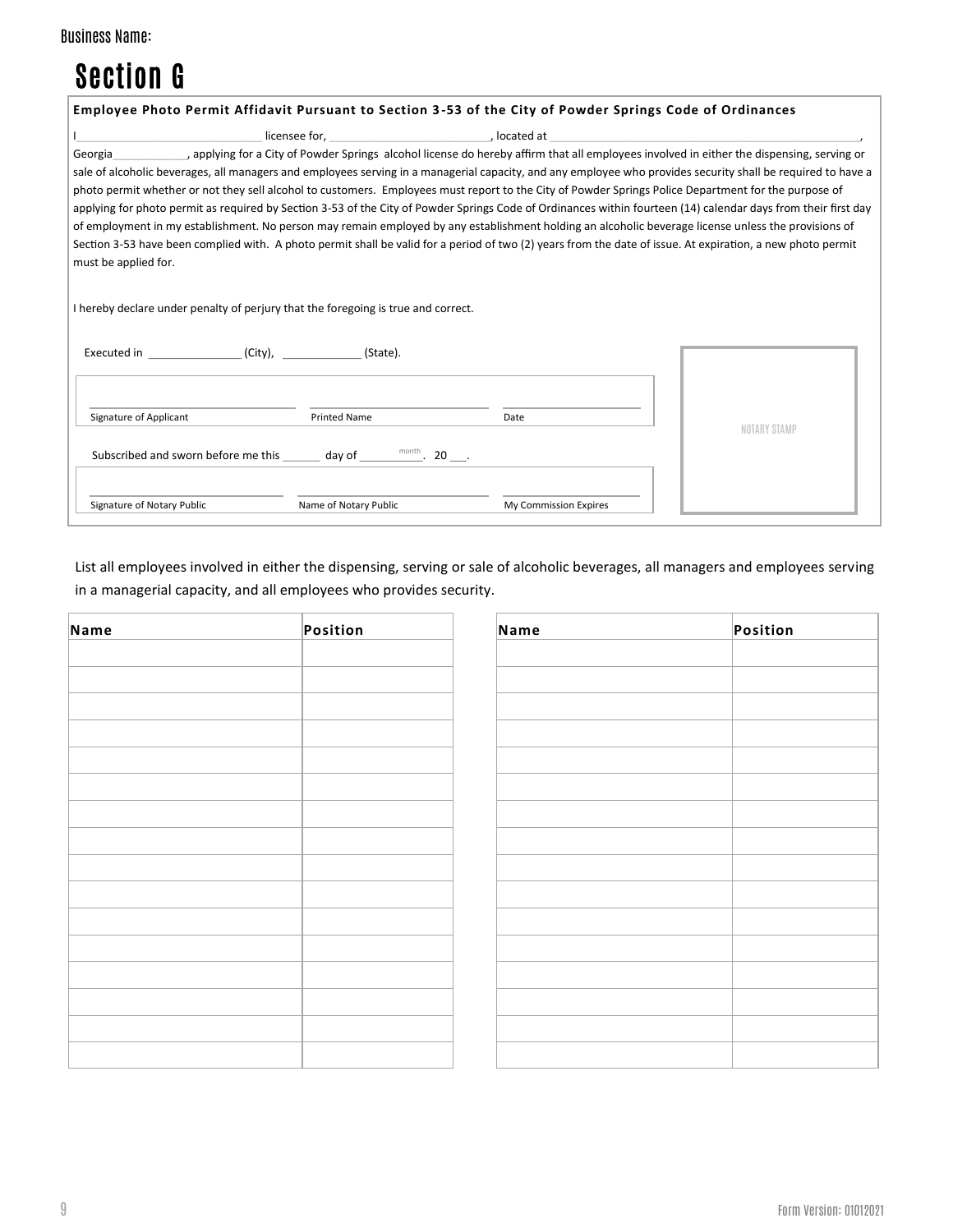| <b>Business Name:</b> |  |
|-----------------------|--|
|-----------------------|--|

# Section H

**Licensee Personal Statement.**

**Failure to make full disclosure in response to these questions will result in the denial of this application or the revocation of the license if information which should have been given, but was not, for any reason, is forthcoming subsequent to the granting of the license. Attach additional pages where form fields are not sufficient.**

| 1. Full Legal Name                                                |                                                                                | <b>Home Address</b>                                  |                                |  |
|-------------------------------------------------------------------|--------------------------------------------------------------------------------|------------------------------------------------------|--------------------------------|--|
| Email                                                             |                                                                                | <b>Home Phone</b>                                    |                                |  |
| <b>Business Address</b>                                           |                                                                                | <b>Business Phone</b>                                |                                |  |
| <b>SSN</b>                                                        | Race                                                                           | <b>DOB</b>                                           | Gender                         |  |
| 2. Are you a U.S. Citizen?                                        | By Birth $\square$<br>Yes:                                                     | Naturalized $\square$<br>Yes:                        | No: Non U.S. Citizen $\square$ |  |
| If Naturalized U.S. Citizen:                                      | Certificate #:                                                                 | Date:                                                | Place:                         |  |
| If Non U.S. Citizen:<br>(Documentation Required)                  | Alien Registration #:                                                          | <b>Native Country:</b>                               | Date and Port of Entry:        |  |
| 3. How long have you resided at your current address?             |                                                                                |                                                      |                                |  |
| Years: Months:                                                    |                                                                                | If less than one (1) year, provide previous address: |                                |  |
| 4. What is your Marital Status?                                   | Single                                                                         | Divorced<br>Married                                  | Widowed<br>Separated           |  |
| 5.                                                                | If Married or Separated, complete the following information about your spouse: |                                                      |                                |  |
| Spouse's Full Legal Name                                          |                                                                                | <b>Maiden Name</b>                                   |                                |  |
| <b>SSN</b>                                                        | Race                                                                           | <b>DOB</b>                                           | Gender                         |  |
| Is spouse a U.S. Citizen?                                         | By Birth $\Box$<br>Yes:                                                        | Naturalized $\square$<br>Yes:                        | No: Non U.S. Citizen □         |  |
| If Naturalized U.S. Citizen:                                      | Certificate #:                                                                 | Date:                                                | Place:                         |  |
| If Non U.S. Citizen:                                              |                                                                                |                                                      |                                |  |
| (Documentation Required)                                          | Alien Registration #:                                                          | <b>Native Country:</b>                               | Date and Port of Entry:        |  |
| Is your spouse employed?<br>6.                                    |                                                                                |                                                      |                                |  |
| <b>Yes</b><br>No                                                  | If yes, provide name and address of employer:                                  |                                                      |                                |  |
| Give names and addresses of all immediate living relatives:<br>7. |                                                                                |                                                      |                                |  |
| Mother:                                                           |                                                                                |                                                      |                                |  |
| Father:                                                           |                                                                                |                                                      |                                |  |
| Adult Children (over age 18)                                      |                                                                                |                                                      |                                |  |
| Brother(s)                                                        |                                                                                |                                                      |                                |  |
| Sister(s)                                                         |                                                                                |                                                      |                                |  |
| Mother-in-law                                                     |                                                                                |                                                      |                                |  |
| Father-in-law                                                     |                                                                                |                                                      |                                |  |